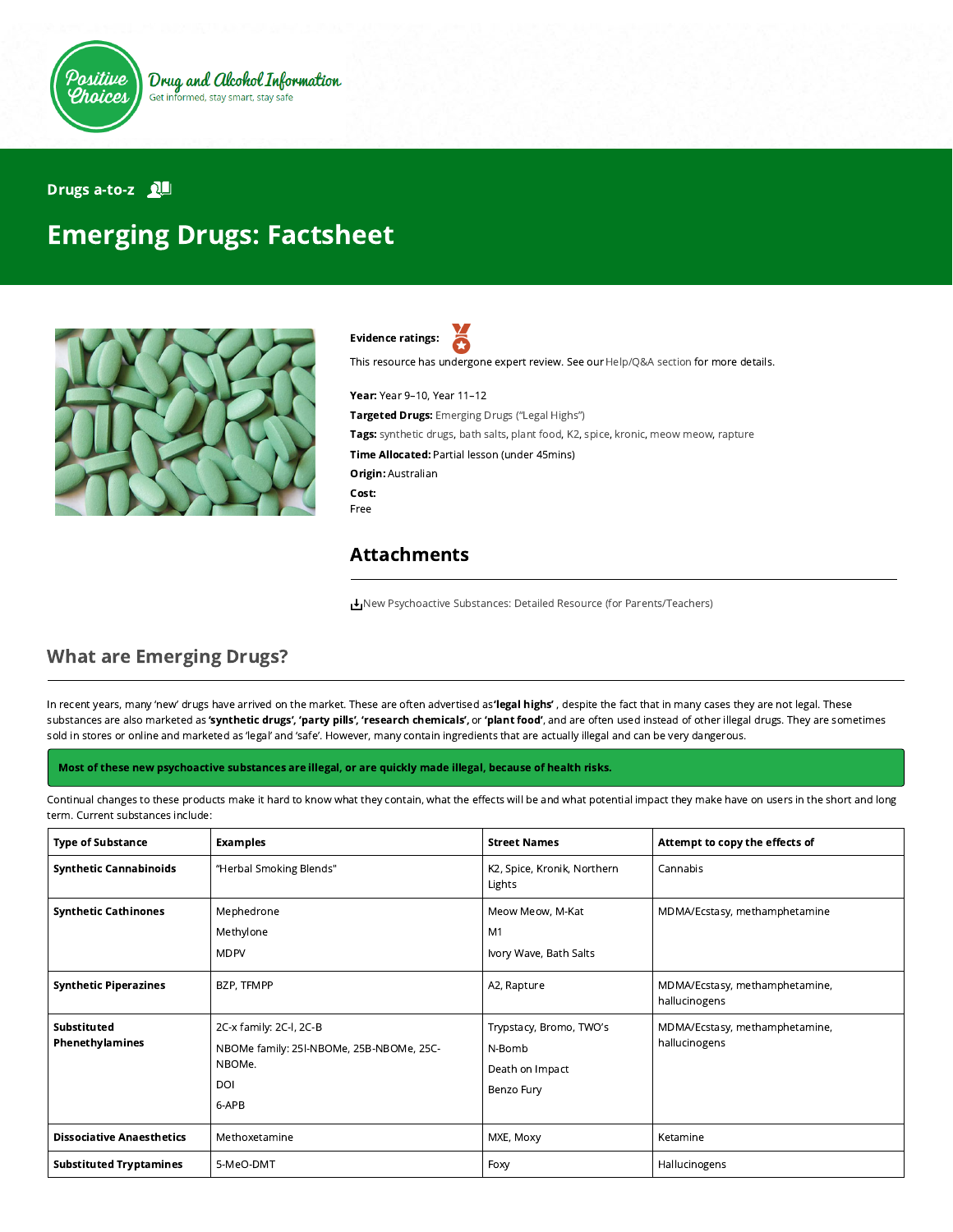One pill (or package) may contain a mixture of different substances. Emerging drugs are sold under a wide range of different names and the list is always growing. As of 2019 the United Nations Office on Drugs and Crime (UNODC) has identified at least 900 emerging drugs. Names changes frequently and people who use these drugs cannot be sure about what they're getting as the packaging doesn't guarantee what's inside.

## What are the effects of Emerging Drugs?

Taking these is like a roll of the dice — they haven't been around long enough to know what the immediate risks are or what might happen in the long run to people who use them. However, it is known that a small number of people have died from using some types of new drugs.

The effects of new drugs can be immediate or long-term, as listed in the table below.

| Immediate                                                          | Long-term<br>Early information from research suggests that these new drugs may lead to<br>a range of problems including: |  |
|--------------------------------------------------------------------|--------------------------------------------------------------------------------------------------------------------------|--|
| Increased heart rate and body temperature                          | Dependence (see glossary)                                                                                                |  |
| Enlarged pupils                                                    | Memory problems                                                                                                          |  |
| Feeling of euphoria (a 'high')                                     | Paranoia (feeling extremely suspicious and frightened)                                                                   |  |
| Twitches and tremors                                               | Psychosis (see glossary).                                                                                                |  |
| Aggressive behaviour                                               |                                                                                                                          |  |
| Anxiety and panic attacks                                          |                                                                                                                          |  |
| Nausea and vomiting                                                |                                                                                                                          |  |
| Dizziness and headaches                                            |                                                                                                                          |  |
| Confusion                                                          |                                                                                                                          |  |
| A 'comedown' (see glossary)                                        |                                                                                                                          |  |
| Insomnia                                                           |                                                                                                                          |  |
| Hallucinations (seeing or hearing things that aren't really there) |                                                                                                                          |  |
| Overdose                                                           |                                                                                                                          |  |
| Serotonin syndrome (see glossary)                                  |                                                                                                                          |  |
| Paranoia and psychosis                                             |                                                                                                                          |  |
| Seizures                                                           |                                                                                                                          |  |